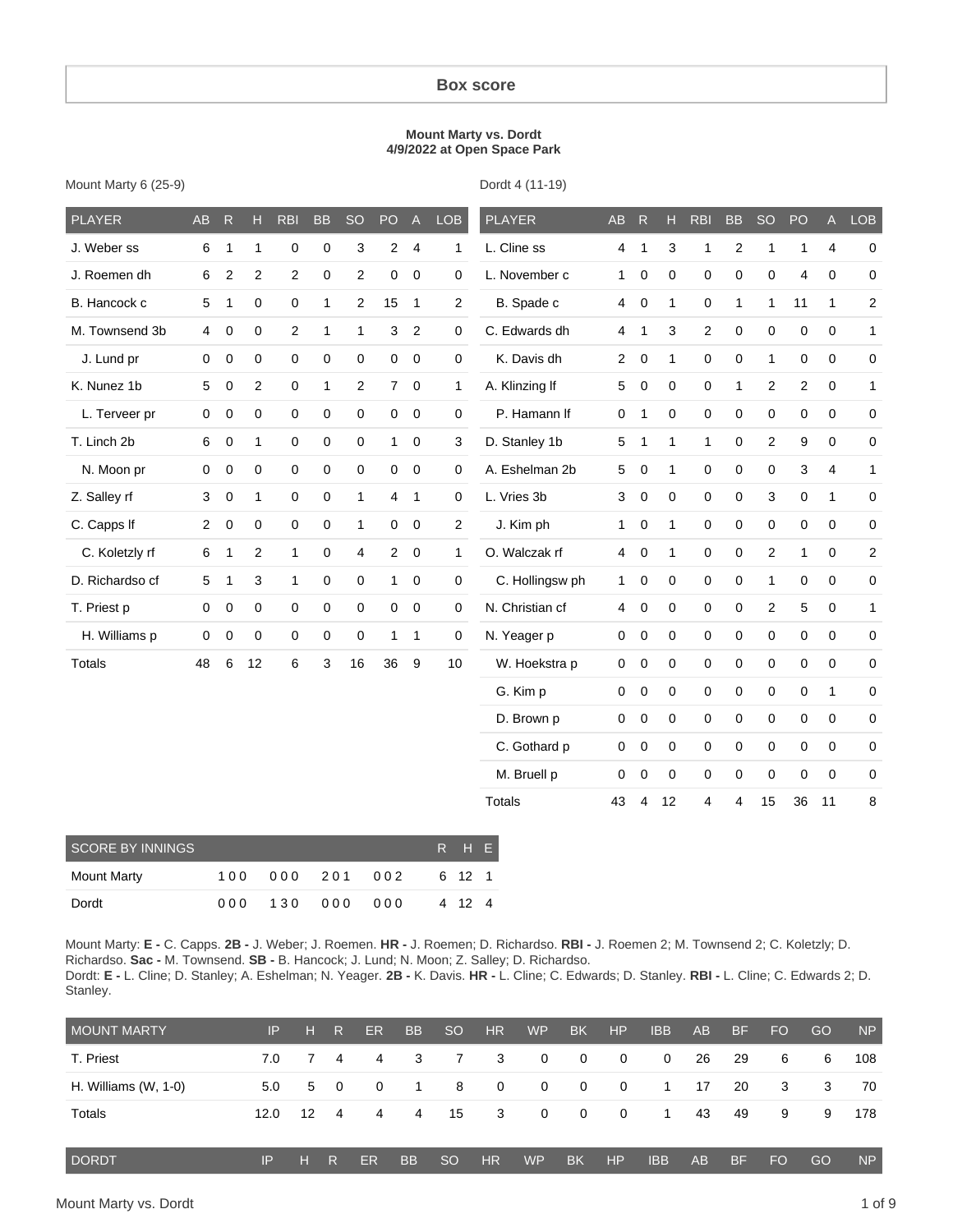| N. Yeager             | 6.2  | 8                 | -3          | 2              | $\mathbf{0}$   | 9            | $\mathbf{1}$ | $\mathbf{0}$   | 1           | $\mathbf{0}$   | $\mathbf{0}$ | 29             | 29 | 6              | 5           | 102 |
|-----------------------|------|-------------------|-------------|----------------|----------------|--------------|--------------|----------------|-------------|----------------|--------------|----------------|----|----------------|-------------|-----|
| W. Hoekstra           | 1.1  |                   | $\mathbf 0$ | 0              | $\overline{0}$ | -1           | 0            | $\mathbf{0}$   | 0           | $\mathbf 0$    | $\mathbf{0}$ | 5              | 5  | 2              | 1           | 15  |
| G. Kim                | 2.0  |                   |             |                | 1.             | 4            | 1            | $\overline{0}$ | 0           | $\overline{0}$ | $\mathbf 0$  | 7              | 8  | $\mathbf 0$    | 2           | 29  |
| D. Brown              | 1.0  | 0                 | 0           | 0              | $\mathbf 0$    | 2            | $\mathbf 0$  | 0              | 0           | $\mathbf{0}$   | $\mathbf 0$  | 4              | 4  | 1.             | 0           | 19  |
| C. Gothard $(L, 0-1)$ | 0.1  | $\mathbf{1}$      | 2           | $\overline{2}$ | 2              | $\mathbf{0}$ | $\mathbf{0}$ | $\mathbf{0}$   | 0           | $\overline{0}$ | $\mathbf 0$  | $\overline{1}$ | 4  | 1              | $\mathbf 0$ | 17  |
| M. Bruell             | 0.2  |                   | $\mathbf 0$ | 0              | $\mathbf 0$    | $\mathbf{0}$ | $\mathbf 0$  | $\mathbf{0}$   | $\mathbf 0$ | $\mathbf{0}$   | $\mathbf 0$  | 2              | 2  | $\overline{0}$ | 1           | 3   |
| Totals                | 12.0 | $12 \overline{ }$ | -6          | 5              | 3              | 16           | 2            | 0              | 1           | $\mathbf 0$    | $\mathbf 0$  | 48             | 52 | 10             | 9           | 185 |

Mount Marty: **Batters Faced -** T. Priest 29; H. Williams 20.

Dordt: **Batters Faced -** N. Yeager 29; W. Hoekstra 5; G. Kim 8; D. Brown 4; C. Gothard 4; M. Bruell 2.

**Start:** 3:00 PM **Duration:** 3:42 **Attendance:** 0

Weather: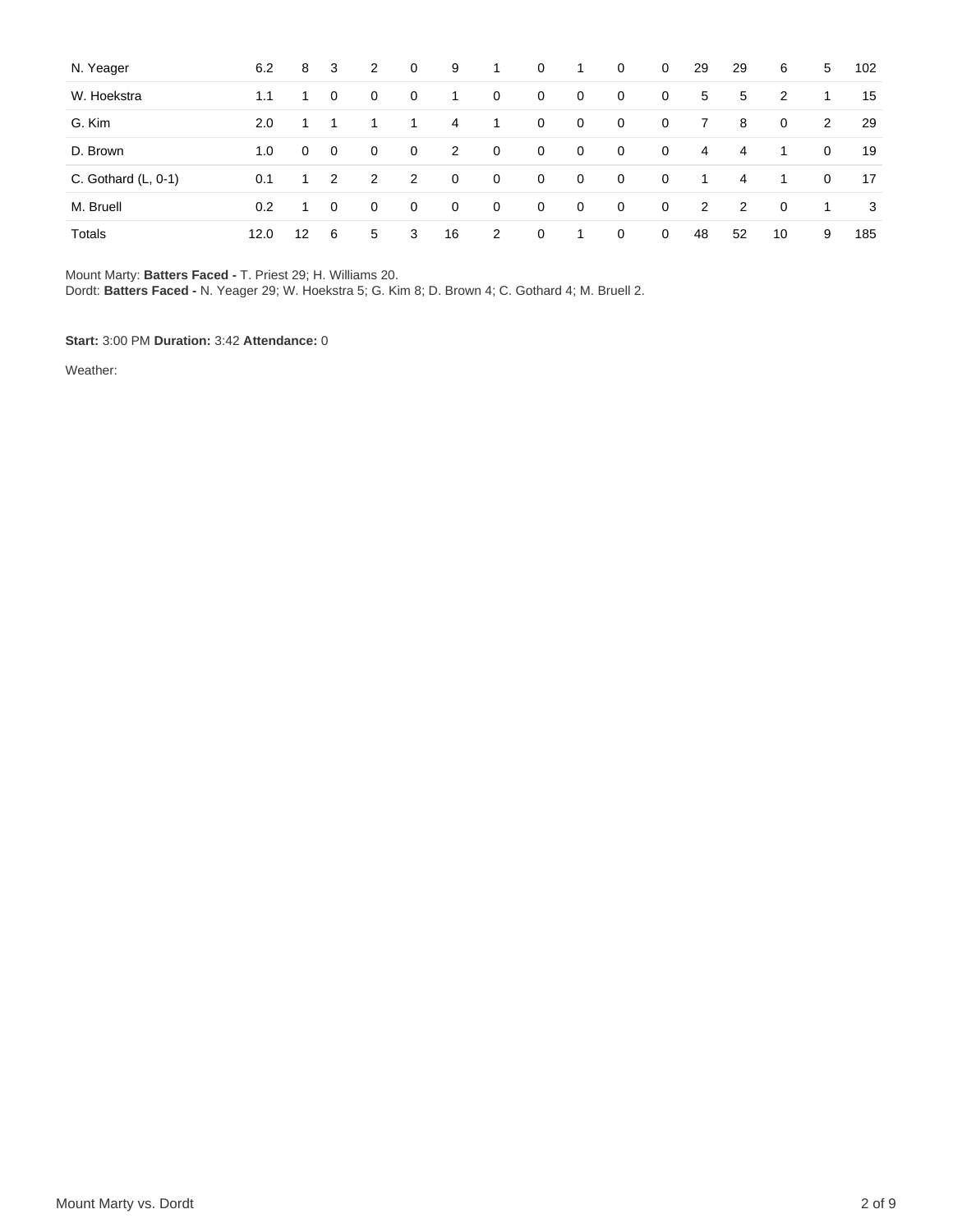# **Scoring Summary**

| <b>INNINGS</b>                         | <b>PLAY</b>                                                                                      | $V - H$ |
|----------------------------------------|--------------------------------------------------------------------------------------------------|---------|
| <b>Mount Marty</b><br>1st              | M. Townsend reached first on an error by 1b, RBI; J. Weber scored, unearned.                     | $1 - 0$ |
| Dordt<br>4th                           | D. Stanley homered, RBI.                                                                         | $1 - 1$ |
| Dordt<br>5th                           | L. Cline homered, RBI.                                                                           | $1 - 2$ |
| Dordt<br>5th                           | C. Edwards homered, 2 RBI; P. Hamann scored.                                                     | $1 - 4$ |
| <b>Mount Marty</b><br>7th              | J. Roemen homered, 2 RBI; C. Koletzly scored.                                                    | $3 - 4$ |
| <b>Mount Marty</b><br>9th              | D. Richardso homered, RBI.                                                                       | $4 - 4$ |
| <b>Mount Marty</b><br>12th             | M. Townsend flied out to cf, sacrifice fly, RBI; B. Hancock advanced to third; J. Roemen scored. | $5 - 4$ |
| <b>Mount Marty</b><br>12 <sub>th</sub> | C. Koletzly singled through the left side, RBI; K. Nunez advanced to second; B. Hancock scored.  | $6 - 4$ |

# **All Plays**

# **Mount Marty Top of 1st Inning**

J. Weber doubled to center field.

J. Roemen struck out swinging. (1 out)

B. Hancock struck out swinging. (2 out)

**M. Townsend reached first on an error by 1b, RBI; J. Weber scored, unearned.**

K. Nunez struck out swinging. (3 out)

**Inning Summary: 1 Runs , 1 Hits , 1 Errors , 1 LOB**

# **Dordt Bottom of 1st Inning**

L. Cline singled through the left side.

L. Cline picked off, out at first c to 1b. (1 out)

L. November grounded out to ss. (2 out)

C. Edwards singled, out at second rf to ss. (3 out)

**Inning Summary: 0 Runs , 2 Hits , 0 Errors , 0 LOB**

# **Mount Marty Top of 2nd Inning**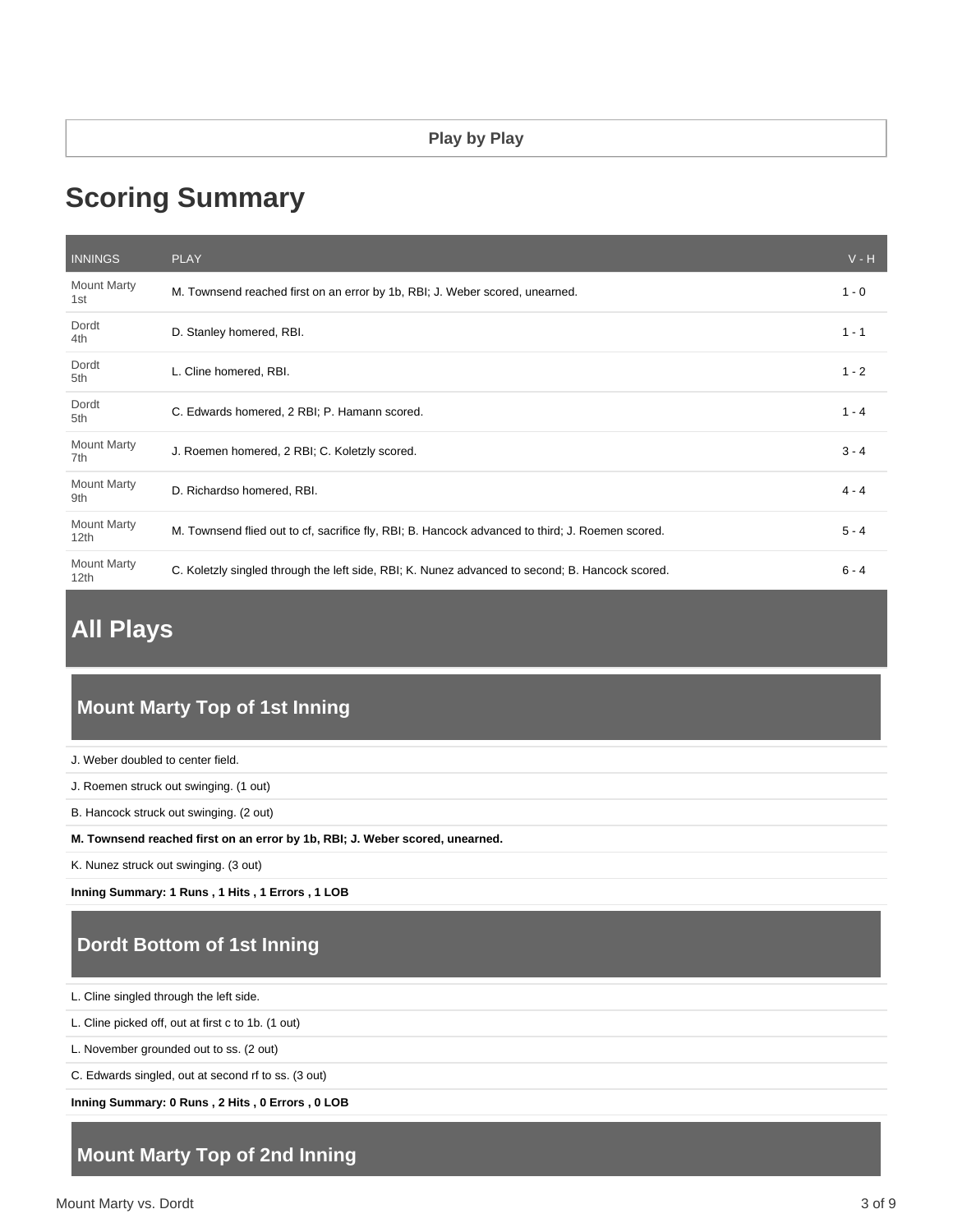- Z. Salley struck out swinging. (1 out)
- T. Linch flied out to lf. (2 out)

C. Capps flied out to rf. (3 out)

**Inning Summary: 0 Runs , 0 Hits , 0 Errors , 0 LOB**

#### **Dordt Bottom of 2nd Inning**

A. Klinzing walked.

D. Stanley struck out swinging. (1 out)

A. Eshelman fouled out to 3b. (2 out)

L. Vries struck out swinging, reached first on a passed ball; A. Klinzing advanced to second.

O. Walczak reached on a fielder's choice; L. Vries advanced to second; A. Klinzing out at third 3b unassisted.

**Inning Summary: 0 Runs , 0 Hits , 0 Errors , 2 LOB**

# **Mount Marty Top of 3rd Inning**

B. Spade to c for L. November.

- D. Richardso singled through the left side.
- J. Weber flied out to cf. (1 out)
- D. Richardso advanced to second on a balk.
- J. Roemen struck out swinging. (2 out)
- B. Hancock grounded out to 2b. (3 out)

**Inning Summary: 0 Runs , 1 Hits , 0 Errors , 1 LOB**

# **Dordt Bottom of 3rd Inning**

N. Christian flied out to rf. (1 out)

- L. Cline singled, advanced to second on an error by lf.
- B. Spade flied out to rf. (2 out)

C. Edwards flied out to rf. (3 out)

**Inning Summary: 0 Runs , 1 Hits , 0 Errors , 1 LOB**

# **Mount Marty Top of 4th Inning**

M. Townsend struck out looking. (1 out)

K. Nunez singled to right field.

Z. Salley reached on a fielder's choice; K. Nunez out at second ss to 2b. (2 out)

T. Linch singled up the middle, advanced to second; Z. Salley advanced to third.

C. Capps struck out swinging. (3 out)

**Inning Summary: 0 Runs , 2 Hits , 0 Errors , 2 LOB**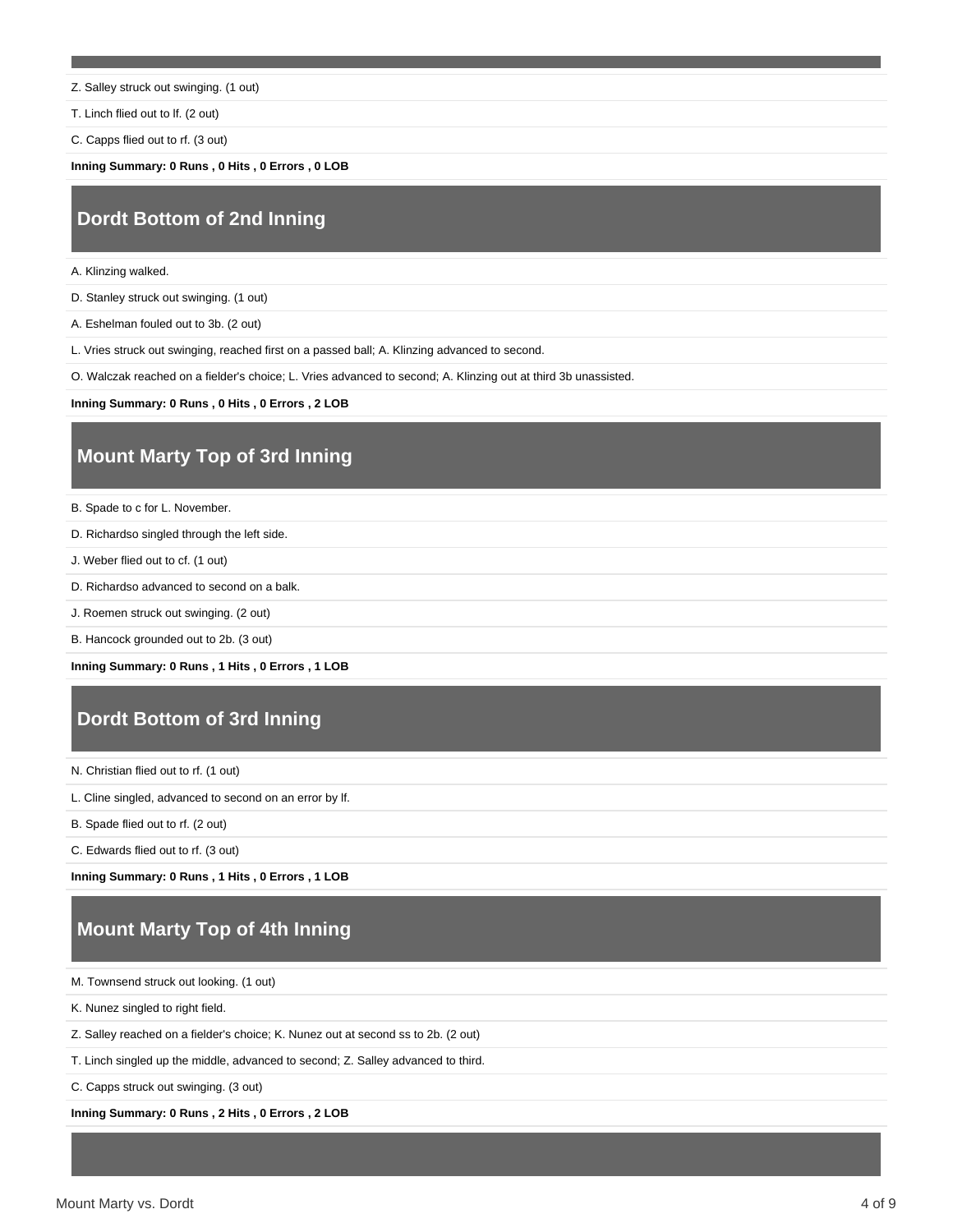#### **Dordt Bottom of 4th Inning**

A. Klinzing struck out swinging. (1 out)

- **D. Stanley homered, RBI.**
- A. Eshelman flied out to cf. (2 out)
- L. Vries struck out swinging. (3 out)

**Inning Summary: 1 Runs , 1 Hits , 0 Errors , 0 LOB**

# **Mount Marty Top of 5th Inning**

- D. Richardso singled to left field.
- J. Weber struck out swinging. (1 out)
- D. Richardso stole second.
- J. Roemen flied out to cf; D. Richardso advanced to third. (2 out)
- B. Hancock grounded out to ss. (3 out)

**Inning Summary: 0 Runs , 1 Hits , 0 Errors , 1 LOB**

#### **Dordt Bottom of 5th Inning**

- O. Walczak struck out looking. (1 out)
- N. Christian struck out swinging. (2 out)
- **L. Cline homered, RBI.**
- B. Spade walked.
- P. Hamann pinch ran for B. Spade.
- **C. Edwards homered, 2 RBI; P. Hamann scored.**
- A. Klinzing lined out to 3b. (3 out)

**Inning Summary: 3 Runs , 2 Hits , 0 Errors , 0 LOB**

# **Mount Marty Top of 6th Inning**

- B. Spade to c for P. Hamann.
- M. Townsend grounded out to 2b. (1 out)
- K. Nunez flied out to cf. (2 out)
- Z. Salley singled.
- Z. Salley stole second.
- T. Linch grounded out to ss. (3 out)

**Inning Summary: 0 Runs , 1 Hits , 0 Errors , 1 LOB**

#### **Dordt Bottom of 6th Inning**

D. Stanley grounded out to ss. (1 out)

```
A. Eshelman grounded out to 1b unassisted. (2 out)
```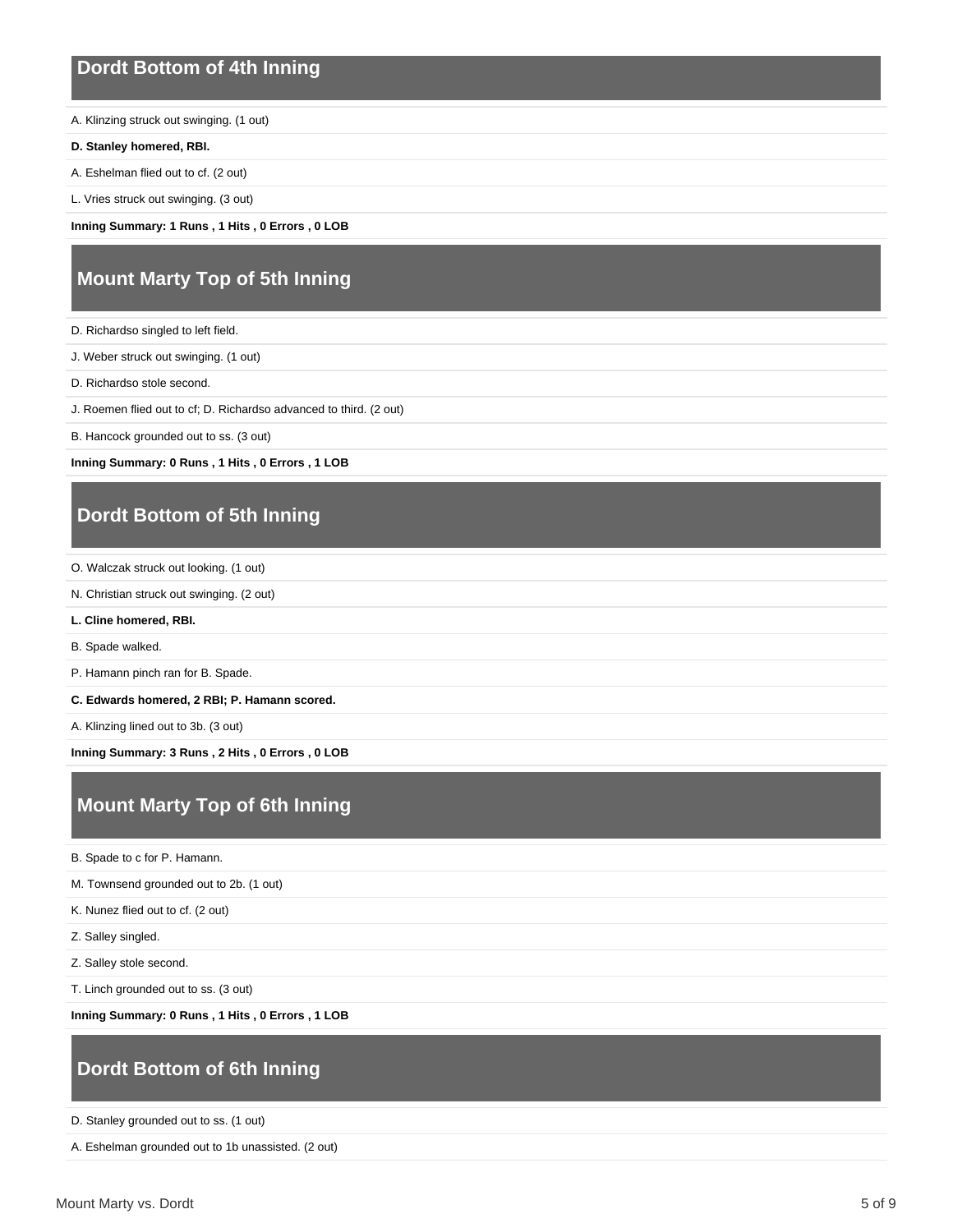#### **Inning Summary: 0 Runs , 0 Hits , 0 Errors , 0 LOB**

# **Mount Marty Top of 7th Inning**

C. Koletzly pinch hit for C. Capps.

- C. Koletzly singled up the middle.
- D. Richardso flied out to lf. (1 out)

C. Koletzly advanced to second on an error by p.

J. Weber struck out swinging. (2 out)

C. Koletzly advanced to third on a passed ball.

#### **J. Roemen homered, 2 RBI; C. Koletzly scored.**

W. Hoekstra to p for N. Yeager.

B. Hancock popped up to 2b. (3 out)

**Inning Summary: 2 Runs , 2 Hits , 0 Errors , 0 LOB**

## **Dordt Bottom of 7th Inning**

- C. Koletzly to rf for Z. Salley.
- Z. Salley to lf for C. Koletzly.
- O. Walczak singled up the middle.
- N. Christian grounded into double play ss to 1b; O. Walczak out on the play. (2 out)
- L. Cline walked.

B. Spade reached on a fielder's choice; L. Cline out at second ss to 2b. (3 out)

**Inning Summary: 0 Runs , 1 Hits , 0 Errors , 1 LOB**

# **Mount Marty Top of 8th Inning**

M. Townsend flied out to cf. (1 out)

K. Nunez singled to center field.

L. Terveer pinch ran for K. Nunez.

C. Koletzly struck out swinging. (2 out)

T. Linch grounded out to 3b. (3 out)

**Inning Summary: 0 Runs , 1 Hits , 0 Errors , 1 LOB**

# **Dordt Bottom of 8th Inning**

K. Nunez to 1b for L. Terveer.

H. Williams to p for T. Priest.

C. Edwards singled up the middle.

K. Davis pinch ran for C. Edwards.

A. Klinzing struck out looking. (1 out)

D. Stanley struck out swinging. (2 out)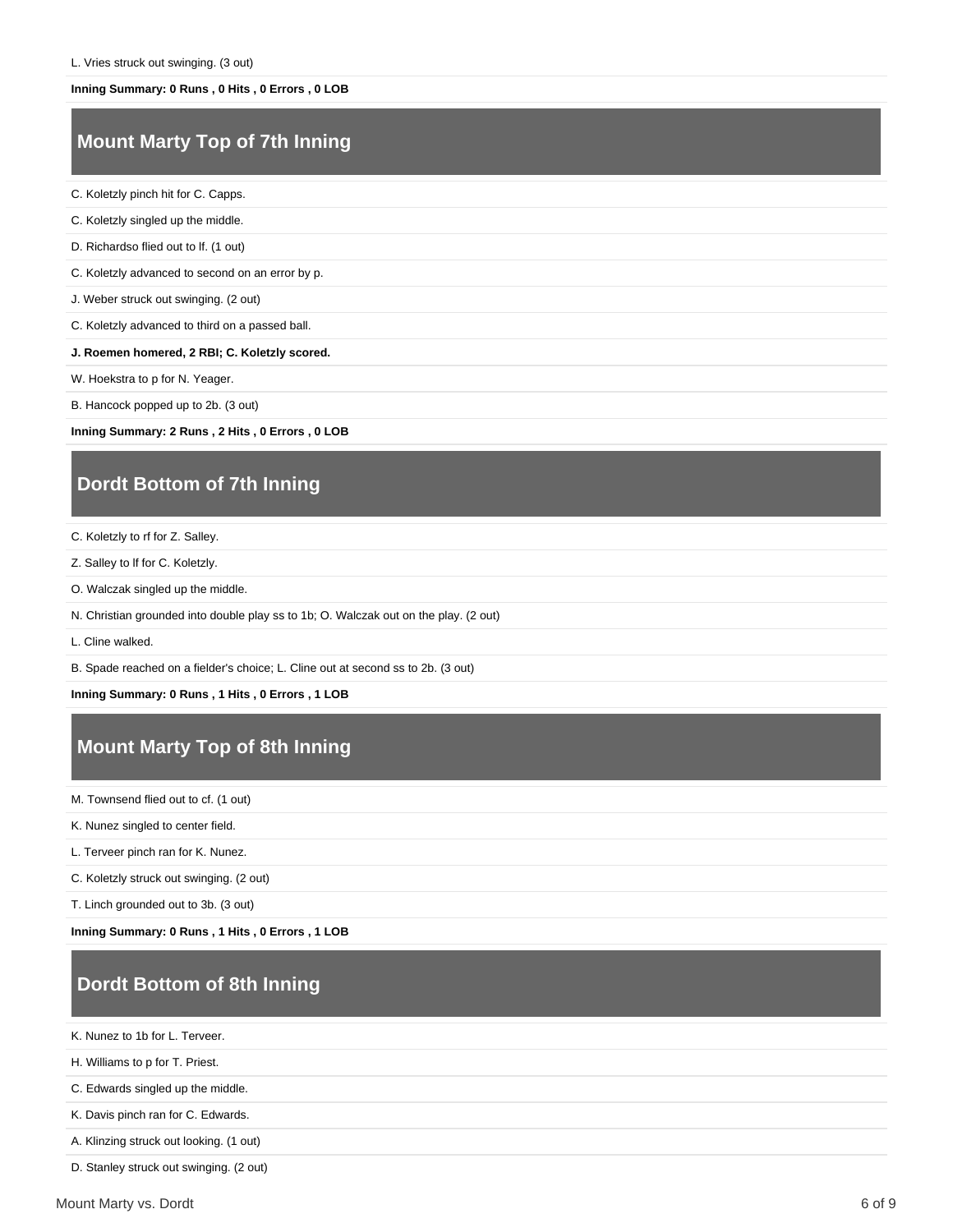#### **Inning Summary: 0 Runs , 1 Hits , 0 Errors , 1 LOB**

# **Mount Marty Top of 9th Inning**

- P. Hamann to lf for A. Klinzing.
- G. Kim to p for W. Hoekstra.
- C. Koletzly pinch hit for Z. Salley.

C. Koletzly struck out swinging. (1 out)

**D. Richardso homered, RBI.**

J. Weber grounded out to p. (2 out)

J. Roemen grounded out to 2b. (3 out)

**Inning Summary: 1 Runs , 1 Hits , 0 Errors , 0 LOB**

# **Dordt Bottom of 9th Inning**

C. Koletzly to rf.

J. Kim pinch hit for L. Vries.

- J. Kim singled through the left side.
- C. Hollingsw pinch hit for O. Walczak.
- C. Hollingsw struck out swinging. (1 out)
- N. Christian grounded out to p, SAC; J. Kim advanced to second. (2 out)

L. Cline was intentionally walked.

B. Spade singled; L. Cline advanced to second; J. Kim advanced to third, out at home 3b to c.

**Inning Summary: 0 Runs , 2 Hits , 0 Errors , 2 LOB**

#### **Mount Marty Top of 10th Inning**

C. Edwards to dh for K. Davis.

L. Vries to 3b for J. Kim.

O. Walczak to rf for C. Hollingsw.

B. Hancock struck out swinging. (1 out)

M. Townsend walked.

J. Lund pinch ran for M. Townsend.

K. Nunez struck out swinging; J. Lund stole second. (2 out)

C. Koletzly struck out swinging, out at first c to 1b. (3 out)

**Inning Summary: 0 Runs , 0 Hits , 0 Errors , 1 LOB**

# **Dordt Bottom of 10th Inning**

M. Townsend to 3b for J. Lund.

K. Davis pinch hit for C. Edwards.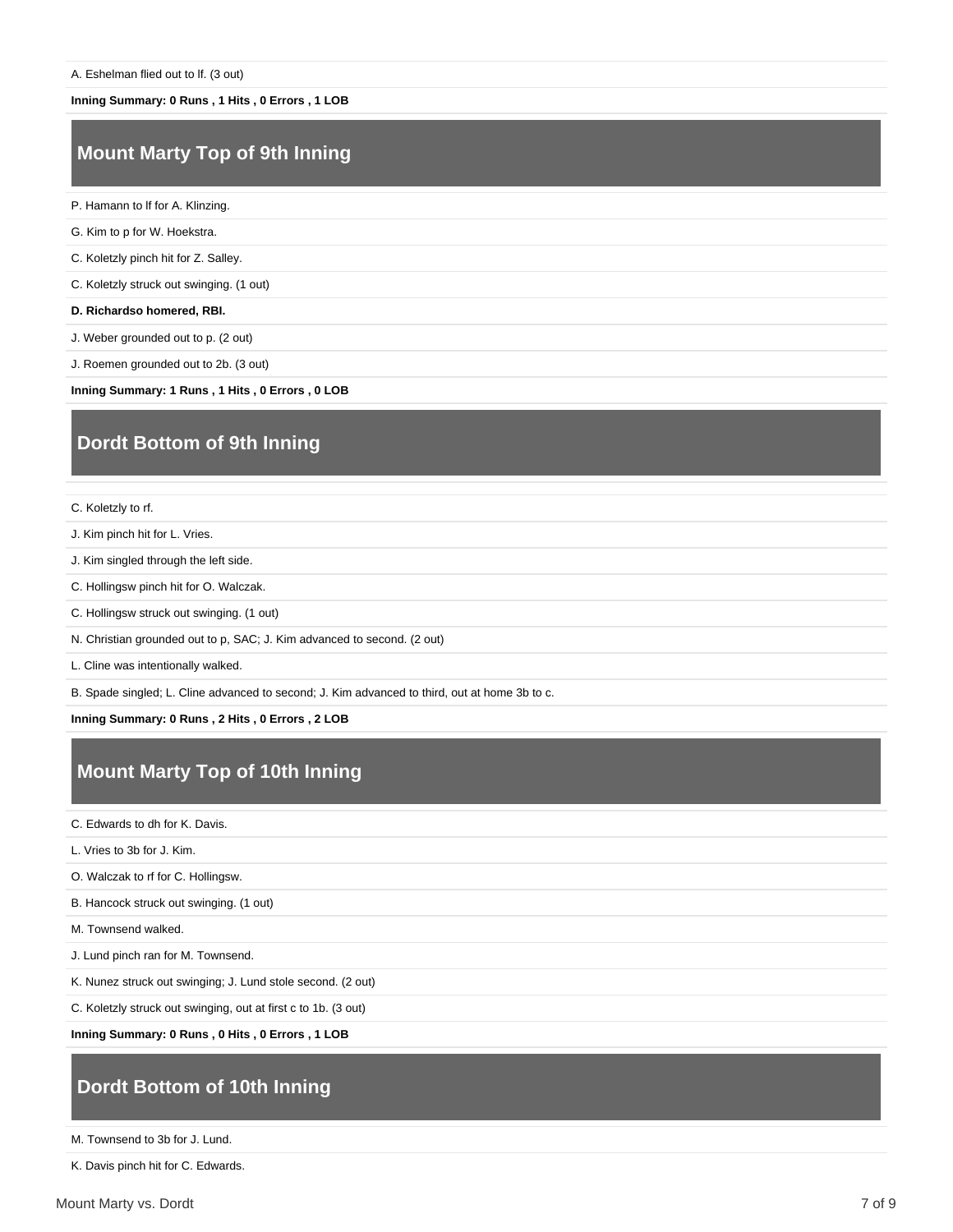K. Davis struck out looking. (1 out)

A. Klinzing pinch hit for P. Hamann.

A. Klinzing flied out to rf. (2 out)

D. Stanley flied out to rf. (3 out)

**Inning Summary: 0 Runs , 0 Hits , 0 Errors , 0 LOB**

# **Mount Marty Top of 11th Inning**

K. Davis to dh.

A. Klinzing to lf.

D. Brown to p for G. Kim.

T. Linch reached first on an error by 2b.

N. Moon pinch ran for T. Linch.

C. Koletzly struck out looking. (1 out)

D. Richardso popped up to ss. (2 out)

N. Moon stole second, advanced to third on an error by ss.

J. Weber struck out swinging. (3 out)

**Inning Summary: 0 Runs , 0 Hits , 2 Errors , 1 LOB**

#### **Dordt Bottom of 11th Inning**

T. Linch pinch ran for N. Moon.

T. Linch to 2b.

A. Eshelman singled.

L. Vries grounded out to 3b, SAC; A. Eshelman advanced to second. (1 out)

O. Walczak struck out looking. (2 out)

N. Christian struck out swinging. (3 out)

**Inning Summary: 0 Runs , 1 Hits , 0 Errors , 1 LOB**

# **Mount Marty Top of 12th Inning**

C. Gothard to p for D. Brown.

J. Roemen doubled to right field.

J. Roemen advanced to third on a passed ball.

B. Hancock walked.

B. Hancock stole second.

**M. Townsend flied out to cf, sacrifice fly, RBI; B. Hancock advanced to third; J. Roemen scored.**

K. Nunez walked.

M. Bruell to p for C. Gothard.

**C. Koletzly singled through the left side, RBI; K. Nunez advanced to second; B. Hancock scored.**

T. Linch grounded into double play ss to 2b to 1b; C. Koletzly out on the play. (3 out)

**Inning Summary: 2 Runs , 2 Hits , 0 Errors , 1 LOB**